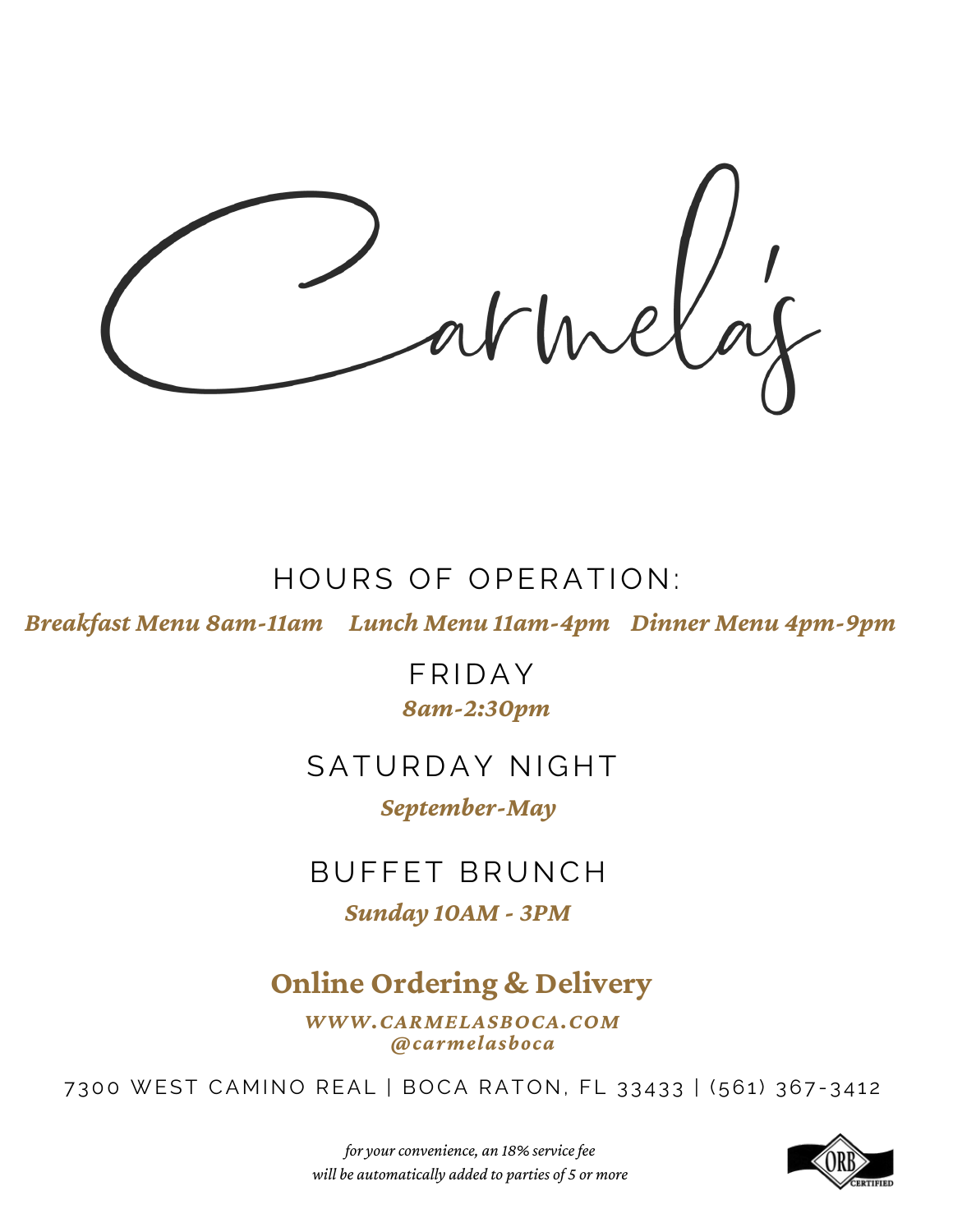**s t a r t e r s**

# watermelon mint gazpacho

**11 11** *tomato, watermelon, cucumber, feta cheese, served cold*

# buffalo mozzarella sticks

**15**

### nachos

*tortilla, guacamole, pico de gallo, cheddar, jalapeno*

### **17**

# three cheese quesadilla

*peppers, onions, tomatoes, mushrooms, sour cream and guacamole*

### **16**

# fish tacos

*blackened cod, avocado, cucumber, tomato, lime crema*

#### sea poppers

*panko crusted fried sea bass,*

*sweet buffalo sauce*

#### **21**

# french fry charcuterie

*assortment of fries & dipping sauces feeds 4*

# french onion soup

*baguette, melted cheese*

# avocado spring roll

*flaked mozzarella, buf alo sauce avocado, sun dried tomato, sweet chili sauce, cilantro aioli*

#### **13**

# mozzarella onion rings

*onions, mozzarella cheese, tomato chutney, donut like texture*

#### **15**

# beet carpaccio (GF)

*marinated beets, candied pistachio, orange segments, arugula, feta cheese, balsamic reduction*

#### **17**

# arancini

*fried truffle risotto, parmesan, housemade tomato sauce*

### **16 16**

# ravioli bites

*panko crusted cheese ravioli, pomodoro sauce*

#### **15**

# $\bigcirc$  spinach & cheese dip

*caramelized shallot, tortilla chips*

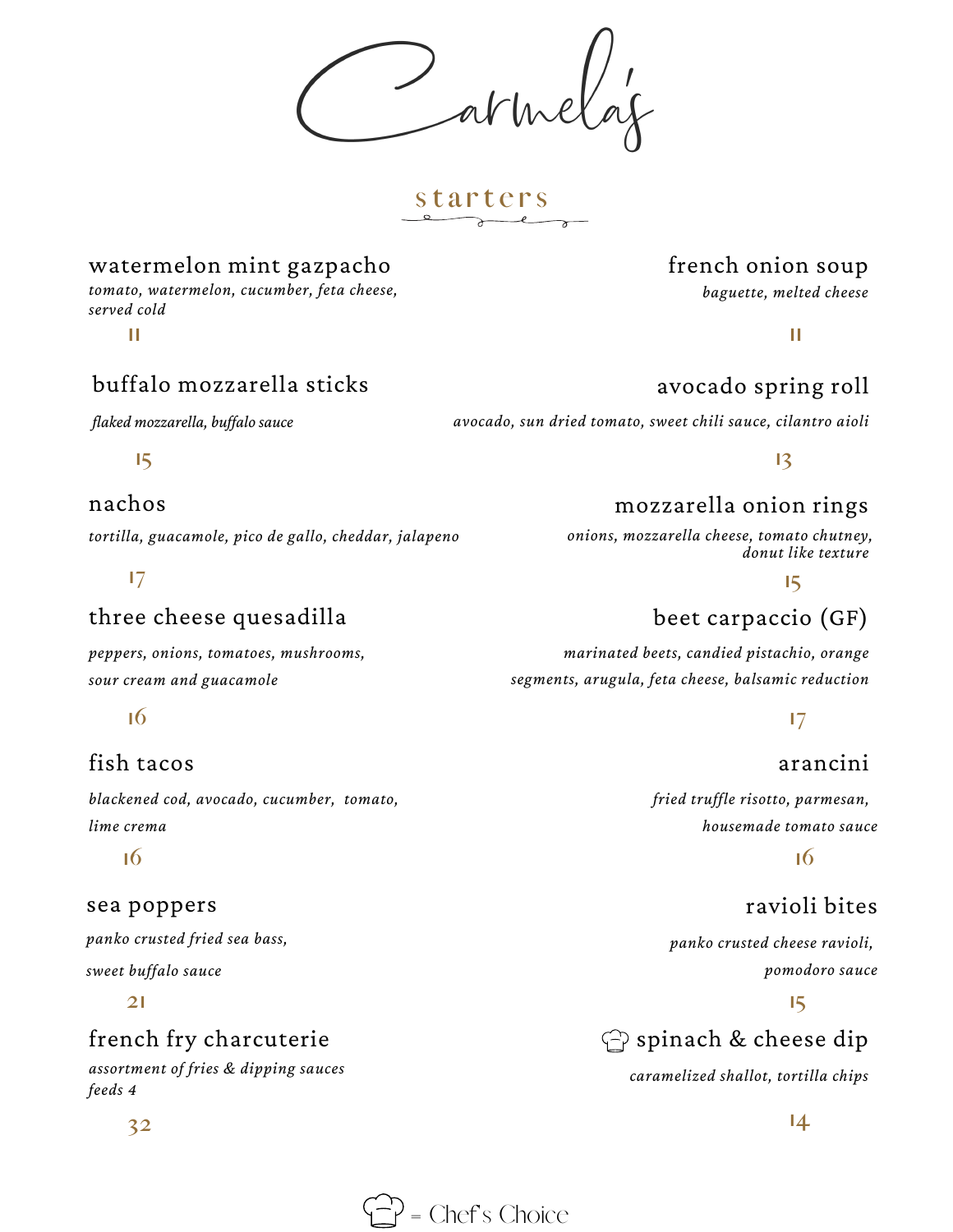# **s a l a d s**

add ons: salmon 10 seared peppered tuna 12 tuna salad 5 feta cheese 5

# carmela's salad (GF)  $\bigcirc$

*mixed greens, avocado, cherry tomatoes, hearts of palm, red onion, corn, portobello mushrooms, halloumi cheese, citrus basil vinaigrette*

#### **21**

#### teriyaki salmon crisp

*baby arugula, salmon, parmesan crisp, carrots, cucumber, mushrooms, lemon vinaigrette*

#### **24**

# greek salad (GF)

*romaine, red onion, feta, cucumbers olives, tomatoes, lemon vinaigrette*

#### **17**

#### poke power bowl

*quinoa, diced salmon or tuna, avocado, mango, corn, beets, carrot, cucumber, shitake mushroom, asian ginger dressing*

# boca berry salad

*baby spinach, strawberry, mango, avocado, red onion, candied pecans, feta cheese, raspberry balsamic vinaigrette*

**20**

#### quinoa salad

*mixed greens, quinoa, roasted beets, roasted sweet potato, spring onion, avocado, crispy chickpeas, honey balsamic vinaigrette*

**20**

#### caesar

*romaine, grated parmesan, croutons, caesar dressing*

#### **16**

### kale salad

*kale, za'atar roasted cauliflower, red cabbage, pomegranate, orange supremes, fresh herbs, tahini miso vinaigrette, roasted pistachios*

#### **23**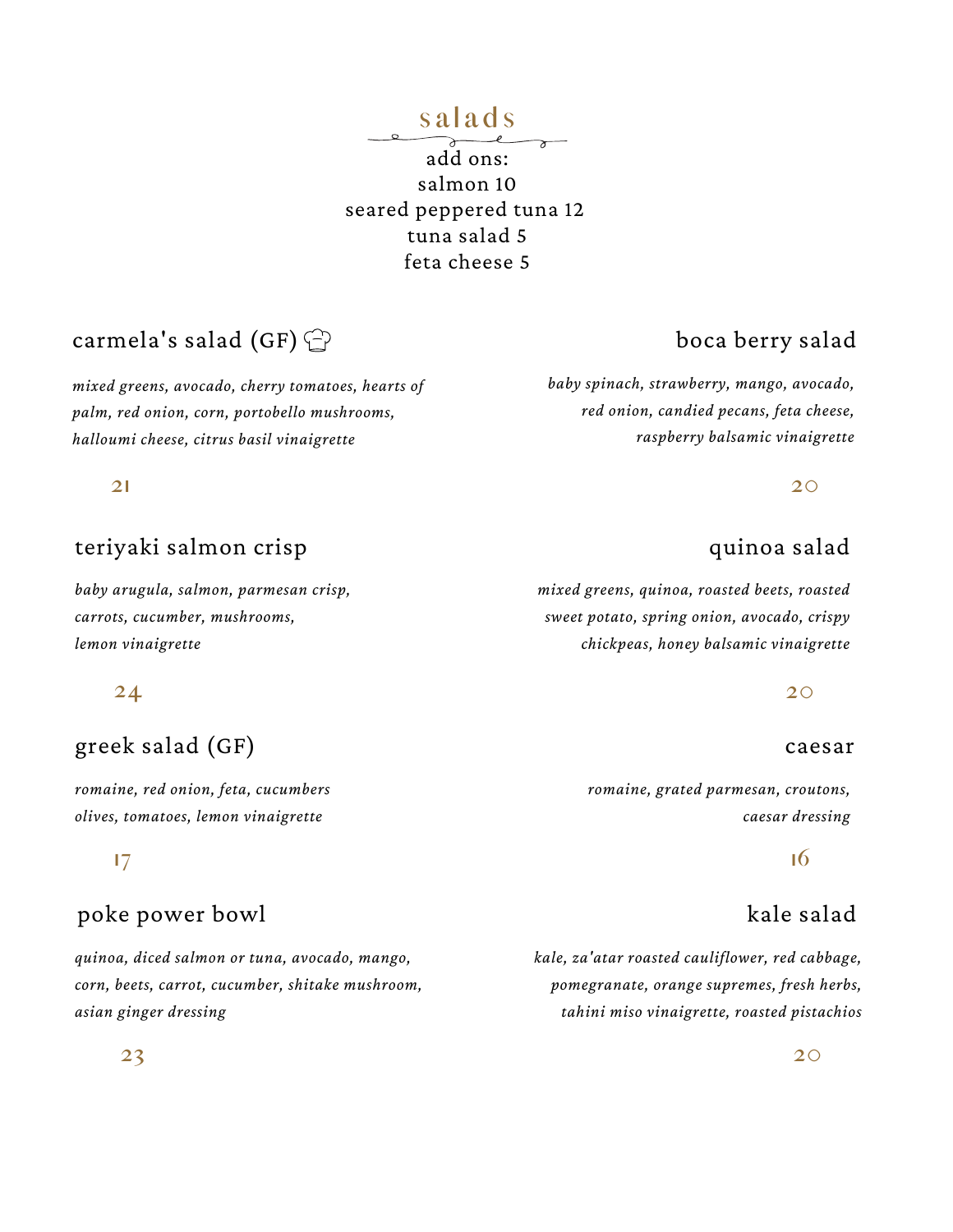#### mushroom truffle

*onion purée, mushrooms, tomato pesto, mozzarella, truffle oil*

**20**

#### basil

*san marzano, mozzarella, basil, extra virgin olive oil*

**17**

#### margarita

*san marzano, mozzarella*

**16**

### pesto "bacon"

*bechamel, pesto, mushroom "bacon", tomatoes, mozzarella*

**18**

# **p** as t a

**pizzetta** 

# black truffle linguine  $\bigcirc$

*linguine, wild mushroom medley, truffle oil, parmesan*

#### **26**

# truffle mac n' cheese

*elbow, cheddar cheese, truffle oil, scallions*

**22**

#### penne a la vodka

*tomato, cream sauce*

**20**

# pappardelle

*creamy pesto sauce, parmesan cheese*

#### **23**

#### linguine

*linguine, scallions, tomatoes, garlic, parmesan cheese, basil*

"cheeseburger"

*beyond burger, pickle, lettuce, tomato, cheddar cheese, burger sauce*

**21**

# onion crust pizza (GF)

*onion purée, bechamel, roasted shallots, balsamic, arugula*

**19**

tuscan

*peppers, onion, olives, mushrooms, mozzarella* **19**

# broccoli cheddar

*broccoli, cheddar*

**18**

#### creamy salmon pasta

*salmon, spinach, tomato,, cream sauce, gemmeli*

**26**

### ravioli beurre blanc

*parmesan, lemon beurre blanc, spinach, artichoke*

#### **25**

fettuccini alfredo *roasted garlic, mushroom, "alfredo" sauce*

**23**

# ricotta cheese gnocchi

*mushrooms, truffle, scallions*

#### **27**

# cauliflower mac 'n cheese

*cauliflower scallions, cheddar*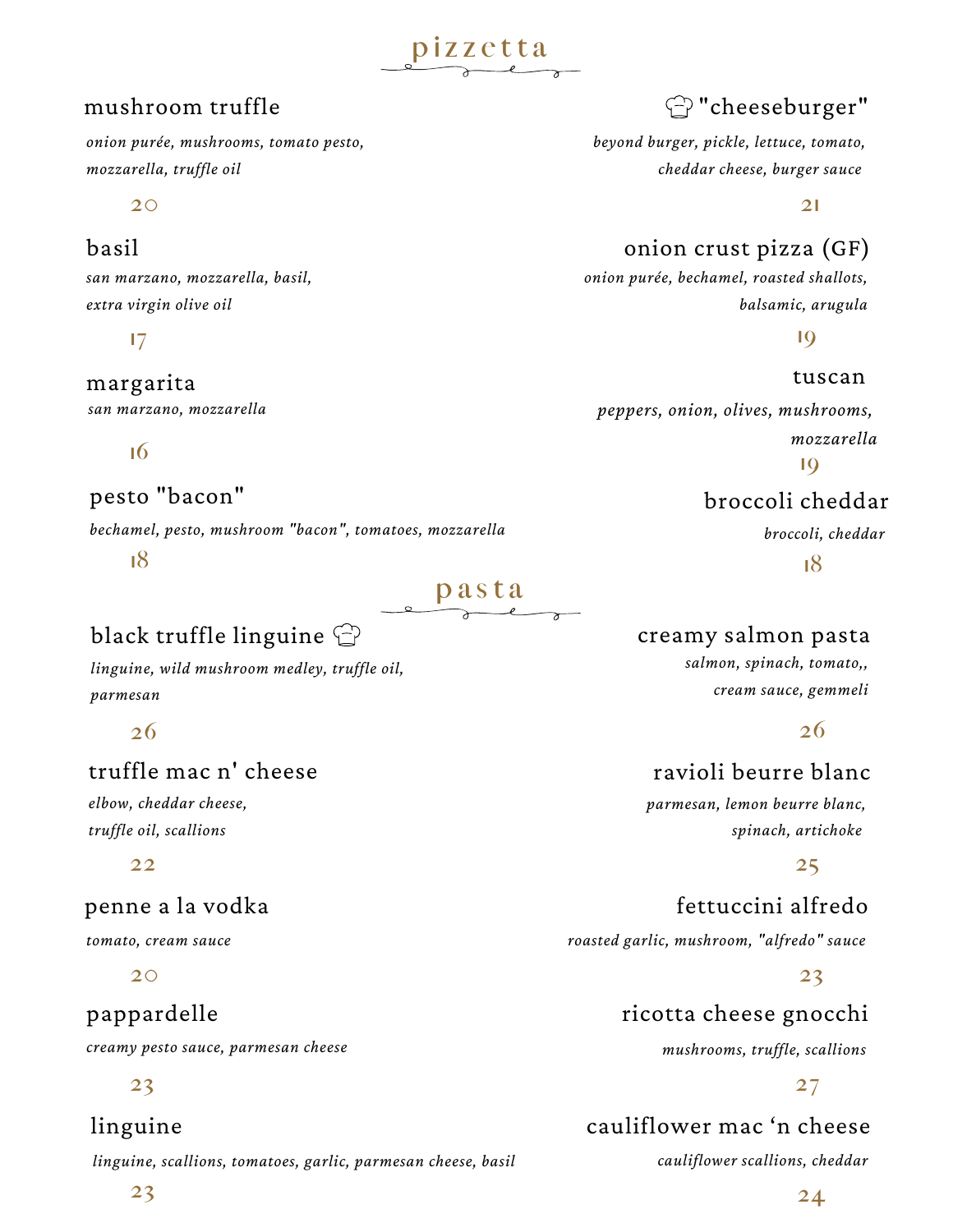# **fi s h & e n t r e e s**

# branzino (GF)\*

*pan seared full branzino, mashed potato, green beans*

#### **37**

# stuffed eggplant (GF)

*eggplant, cherry tomatoes, mozzarella*

**24**

#### asian salmon

*garlic, spinach, sun dried tomato, farro, soy sauce*

#### **31**

# chilean sea bass (GF)\*

*fennel, orange, truffle, red onion, garlic, parsnip*

**42**

# carribean sea bass  $(GF)^*\mathbb{C}$

*coconut rice, corn relish, chimichurri*

**42**

# fish 'n chips

*fried battered cod, french fries, tartar sauce*

**24**

#### tuna steak\*

*potato croquette, creamed spinach*

**37**

# creole mahi mahi (GF)\*

*tri-color potatoes, creamed spinach*

**35**

# baby bella salmon

*creamy mushroom sauce, potato croquette, pan roasted broccoli*

**31**

# blackened salmon

*mango salsa, jasmine rice*

**31**

# the general's salmon

*general tso's salmon, broccoli, jasmine rice*

**27**

catch of the day *upon availability*

**MKT**



# salmon burger

*salmon pattie, brioche, lettuce, tomato, red onion, sliced avocado, mango salsa, french fries*

**24**

# Beyond cheese burger

*caramelized onions, house sauce, lettuce, tomato, pickles, french fries & slaw*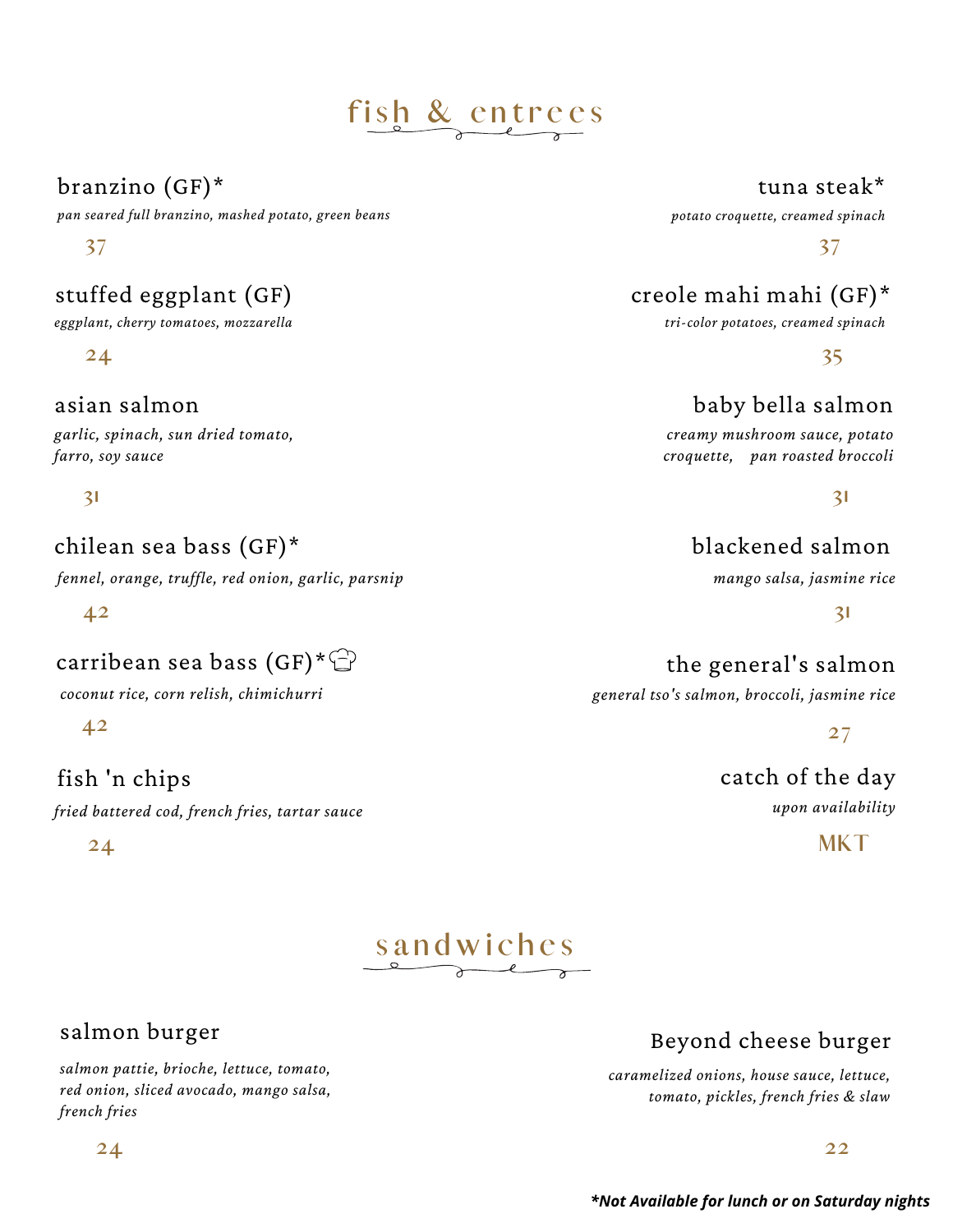# sushi appetizers

### popcorn shrimp

*shrimp tempura, chef's special sauce*

#### **17**

#### sushi pizza

*rice tempura, choice of tuna or salmon, avocado, pico de gallo, spicy mayo, eel sauce*

**17**

#### crispy tuna bites

*tuna, fried sushi rice, jalapeno, tempura flakes, masago, eel sauce, truffle aioli*

**16**

#### sashimi

*description -price per piece*

**17**

miso seabass roll

*salmon, shitake mushrooms, tempura, topped with crab salad, baked seabass, miso dressing*

**26**

# tuna lover's roll (GF)  $\blacktriangle$

*chopped spicy tuna, scallions, cucumber, crunchy onions, topped with diced tuna poke*

**25**

#### tnt

*spicy tuna, avocado, crunch, topped with pepper crusted tuna, masago*

**24**

# $\curvearrowleft$ ahi nachos

*spicy tuna, avocado, pico de gallo, roasted corn, kimche, spicy mayo on fried wonton nachos*

**16**

# tuna tower (GF)

*sushi rice, spicy tuna, avocado, crispy onion, shitake mushrooms, eel sauce*

**18**

# mediteranean ceviche

*tuna, salmon, lime yuzu juice, pico de gallo, fresh ginger, taro chips*

**20**

# godzilla roll

*salmon, tuna, hamachi, imitation crab, avocado, cucumber, tempura, spicy mayo, eel drizzle*

**22**

rock'n roll

*shrimp tempura, avocado, cucumber, topped with dynamite. Served with shrimp tempura, onion rings, eel sauce*

**27**

# truffle shuffle

*spicy tuna, avocado, topped with hamachi tempura, truffle aioli, eel sauce*

#### **24**

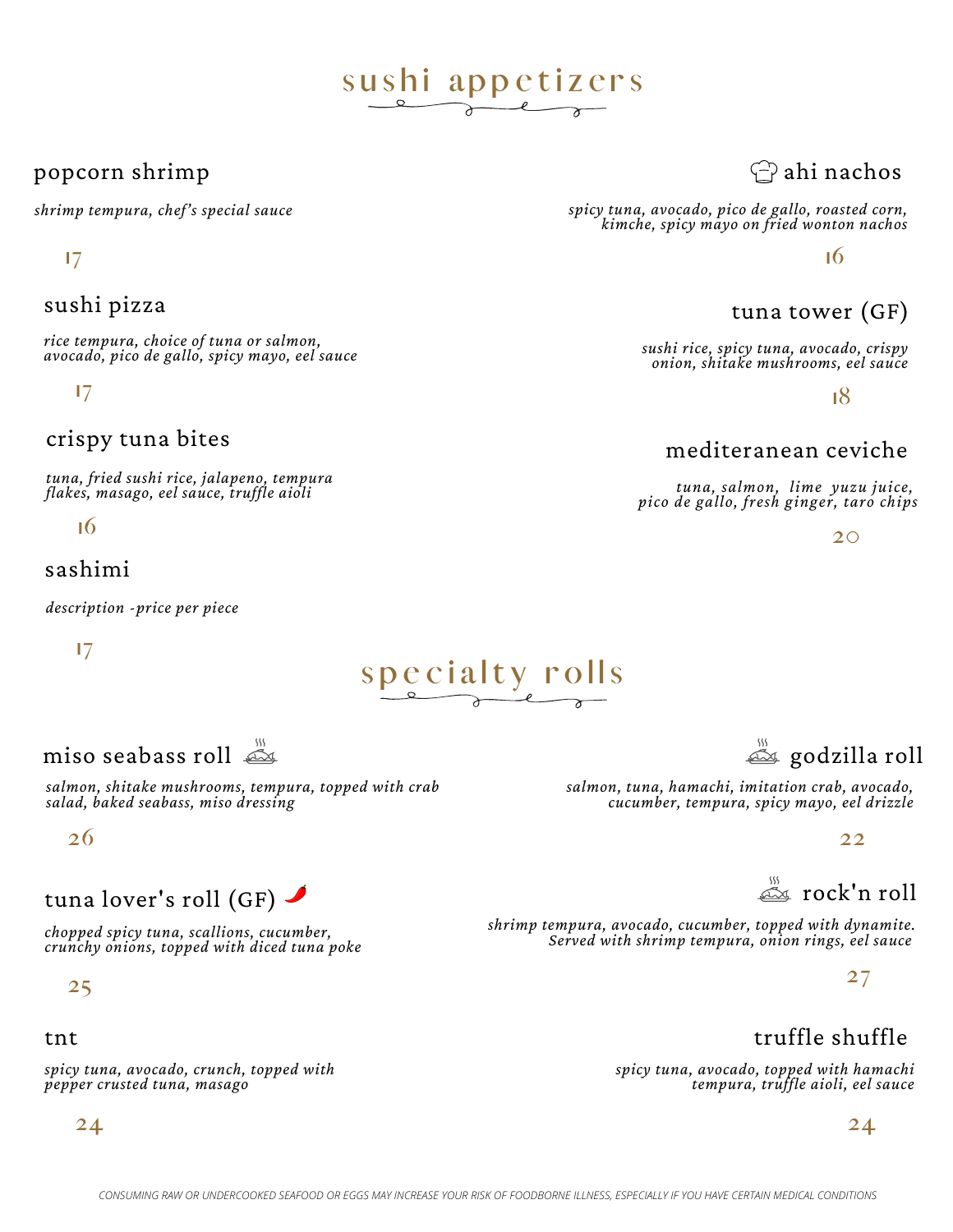# salmon teriyaki

*cooked teriyaki salmon, caramelized onion, shitake mushroom, avocado, cucumber topped with hamachi tempura, eel sauce, spicy mayo*

**24**

### spicy crunch roll supreme (GF)  $\blacktriangleright$

*spicy salmon, avocado, scallion, cucumber, topped with salmon and crunchy onion, cilantro sauce*

**24**

#### south of the border

*shrimp tempura, avocado, mango, tempura flakes, topped with pico de gallo, eel sauce*

**22**

### tiradito

*japanese yellowtail, cucumber, scallion, tempura flakes, topped with yellowtail, jalapeno, tiradito sauce, sriracha sauce*

**23**

### mighty dragon roll

*shrimp tempura, crab salad, cucumber, soy paper, topped with tuna, kimche, eel sauce*

**23**

#### treasure island

*cooked salmon, avocado, asparagus, tempura style, topped with spicy tuna, pico de gallo, spicy mayo, eel sauce*

**24**

# $\mathbb G$  crazy carmela roll

*tuna, salmon, avocado, cucumber, mango topped with spicy tuna, avocado, kimchi, eel, tempura flakes*

**25**

#### lava roll

*spicy tuna, avocado, topped with shrimp tempura, soy wrap, spicy mayo, eel sauce*

**22**

 $\stackrel{\scriptscriptstyle\rm W}{\scriptscriptstyle\rm\ll}\!\!$  volcano roll

*kani, avocado, cucumber topped with baked dynamite kani salad*

**22**

 $\mathbb{Z}_{\leq 0}$  seaman's roll

*chilean sea bass, shitake mushroom, caramelized onion, topped with dynamite, fresh garlic, spicy mayo, eel sauce*

**26**

### pacific roll

*chopped spicy tuna, avocado, crunchy onion, topped with salmon, cucumber, spicy mayo, eel sauce, tempura flakes*

**23**

# classic combo (GF)

*choose 2: california, spicy tuna, salmon avocado, veggie roll*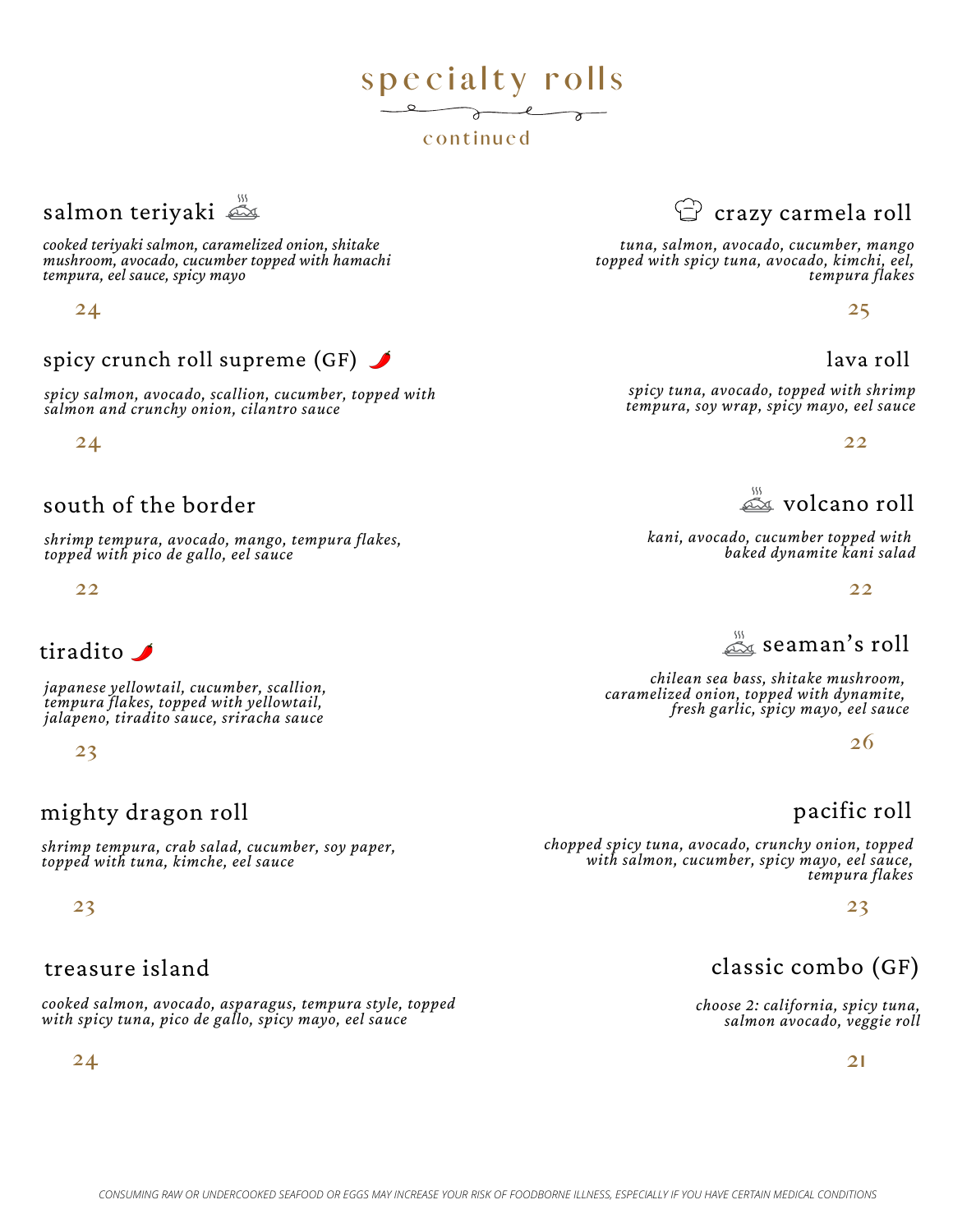# **L u n c h S p e c i a l s**

# Served nam-4pm

#### fish zinger

*fried fish, remoulade, brioche, lettuce, tomato, red onion, french fries*

**23**

#### tuna melt panini

*white albacore tuna, mozzarella, pickles, slaw*

**16**

#### caprese panini

*fresh mozzarella, basil pesto, beefsteak tomato, arugula, lemon vinaigrette*

**17**

#### avocado toast

*avocado, feta, sourdough toast, poached egg, arugula, balsamic cherry tomatoes*

**17**

### french fries 7 cheese fries 10 sweet potato fries 8 sauteed vegetables 8

# **s i d e s**

| truffle fries    | 10 | mashed potatoes      |   |
|------------------|----|----------------------|---|
| farro            |    | coconut rice         | 7 |
| potato croquette | -8 | pan roasted broccoli | 8 |
| creamed spinach  |    | green beans          | 7 |

# $k$  **i**  $d$  **s m**  $e$  **nu**

**12 & Under** pizza 11 mozzarella sticks 10 mac n' cheese *10* fettucini alfredo 10 fish n' chips 13 grilled cheese 10

# **c o l d d r i n k s**

soft drinks 3 coke, coke zero, diet coke, sprite, root beer, club soda

milk 4

snapple 4

bottled water 5

pellegrino 7

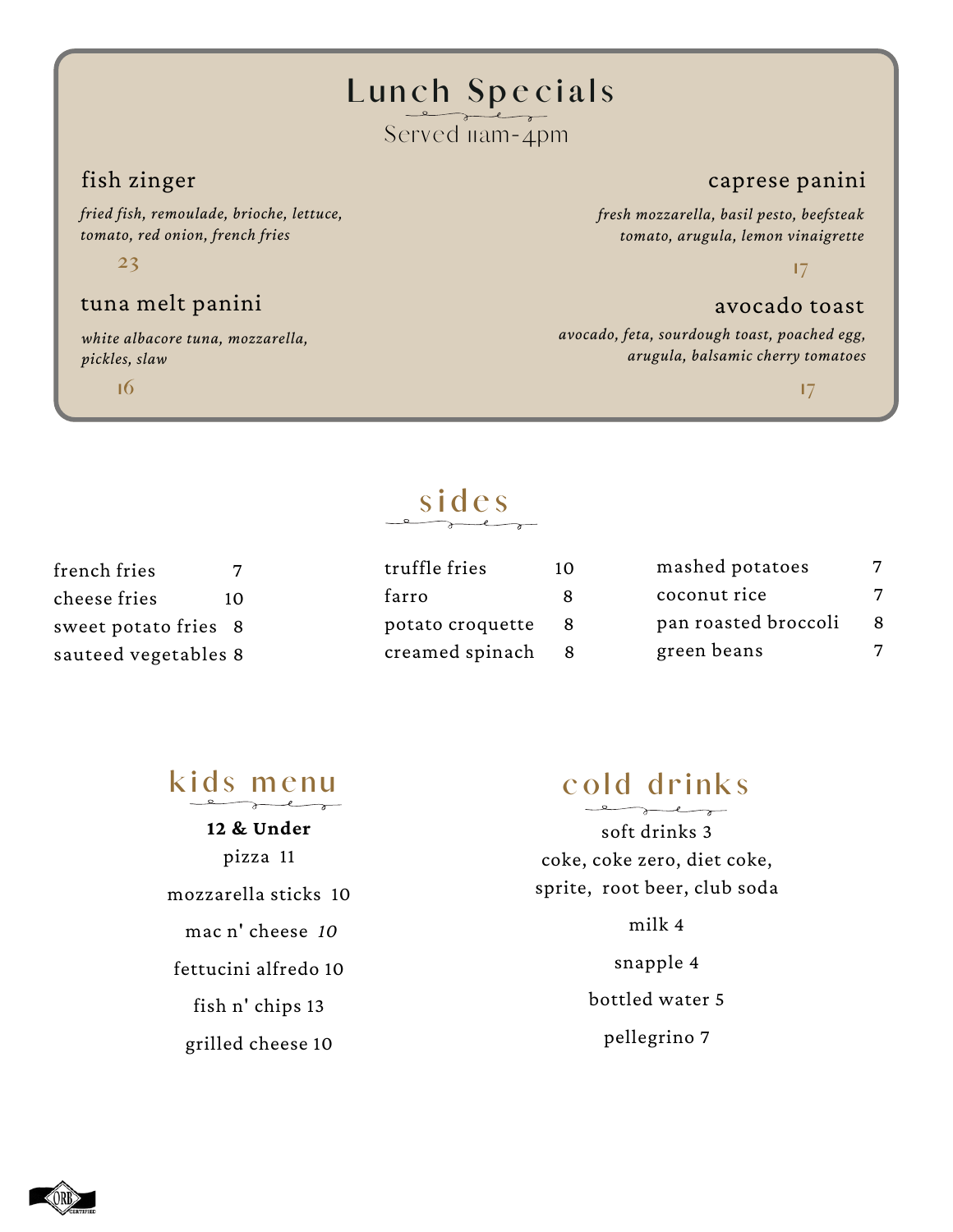# **h o u s e m a d e a l l - n a t u r a l j u i c e s**  $\overline{\phantom{a}}$

#### carmela's lemonade

**14**

#### the root

*apple, carrot, beet, celery, ginger*

**14**

sunset *pineapple, oj, honey, strawberries, banana*

**12**

grandma's peach tea *peach, mango, agave*

**12**

limonana *fresh lmon and mint*

#### **12**

bliss ginger

*ginger, carrot, apple*

**14**

# watermelon mint limeade

*watermelon, mint, lime, agave*

**12**

sunrise *coconut water, greek yogurt, honey, pineapple, smoothie* **14**

> perfect arnold palmer *peach tea and carmela's lemonade*

> > **12**

boca blue lemon *coconut water, blueberries, honey, lemon, pineapple*

**12**

sunshine squeeze *fresh squeezed florida oranges*

**11**

# $b$  **arista**  $b$  **ar**

| coffee        | cappuccino       | latte       | cold brew |
|---------------|------------------|-------------|-----------|
| hot chocolate | decaf cappuccino | decaf latte | espresso  |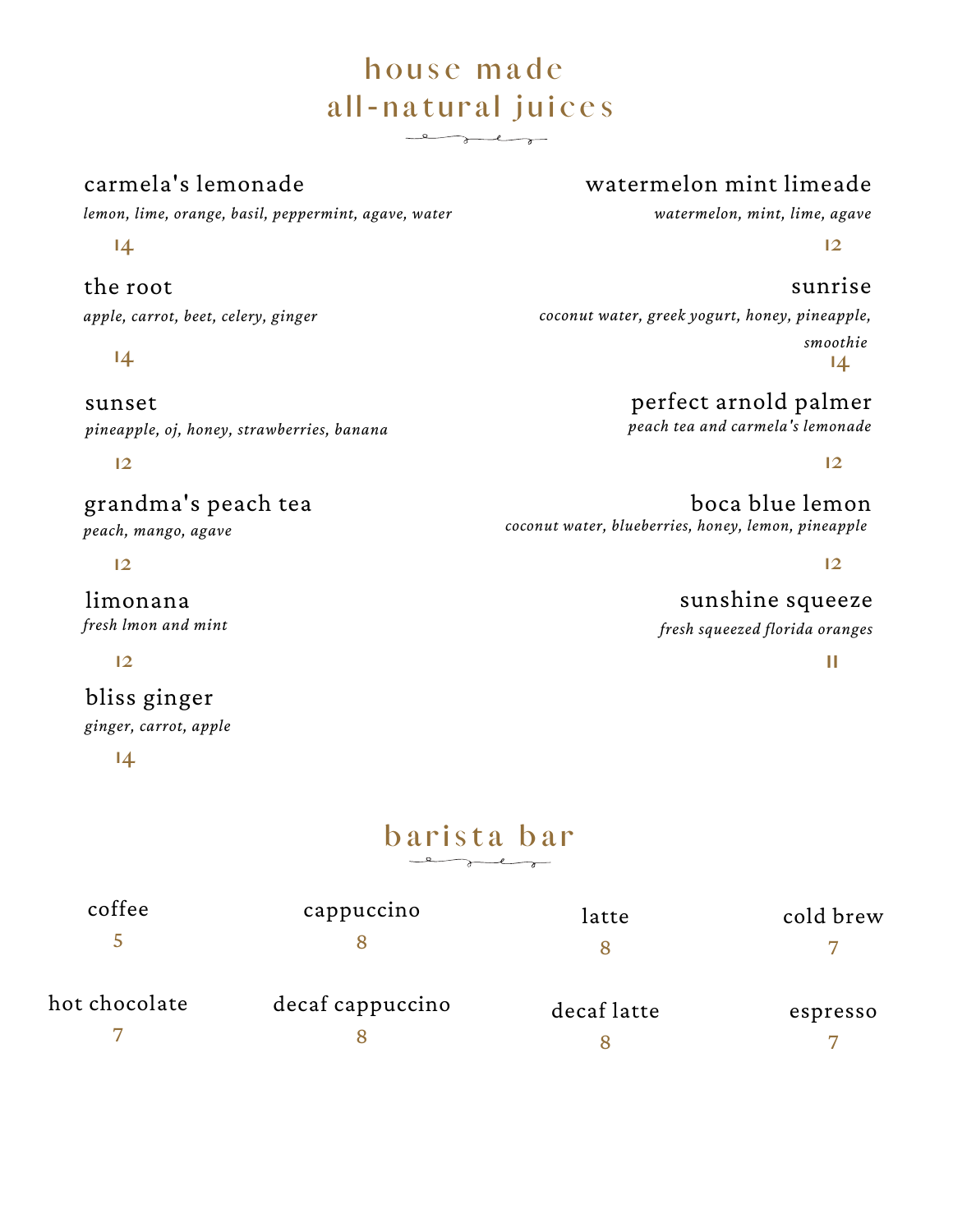# **s p e c i a l t y m i l k s h a k e s**

#### orange creamsicle

*vanilla ice cream, freshly squeezed OJ*

**12**

#### cookie monster

*vanilla ice cream, blue whipped cream, cookie crumble*

**12**

# chocolate chunk

*chocolate ice cream, brownie, chocolate chips*

**12**

# your kids favorite

*vanilla ice cream, animal cracker , gram cracker, cookie dough*

**12**

# **desserts**

# white chocolate bread pudding

*white chocolate, berry compote, vanilla ice cream*

**15**

chocolate mousse bar

*milk chocolate bliss*

**14**

tony cheesecake

*golden crust, raspberry compote*

#### **15**

# sundae fundae

*3-scoop ice cream sundae, cherry on top*

**14**

# the encore

*dessert board comprised of white chocolate bread pudding, chocolate mousse bar, tony cheesecake & inferno brûlée*

# chocolate peanut

*chocolate ice cream, peanut butter, chocolate crumble*

**12**

key lime *vanilla ice cream, key lime , graham cracker*

**12**

# strawberry shortcake

*vanilla ice cream, strawberry crumble, vanilla crumble*

**12**

# inferno brûlée

*rich vanilla cream, flamed*

**14**

#### waffle ice cream sandwich *flavor of the day*

**12**

fruit bowl *seasonal fruit assortment*

**12**

#### lemon meringue *pie crust*

**15**